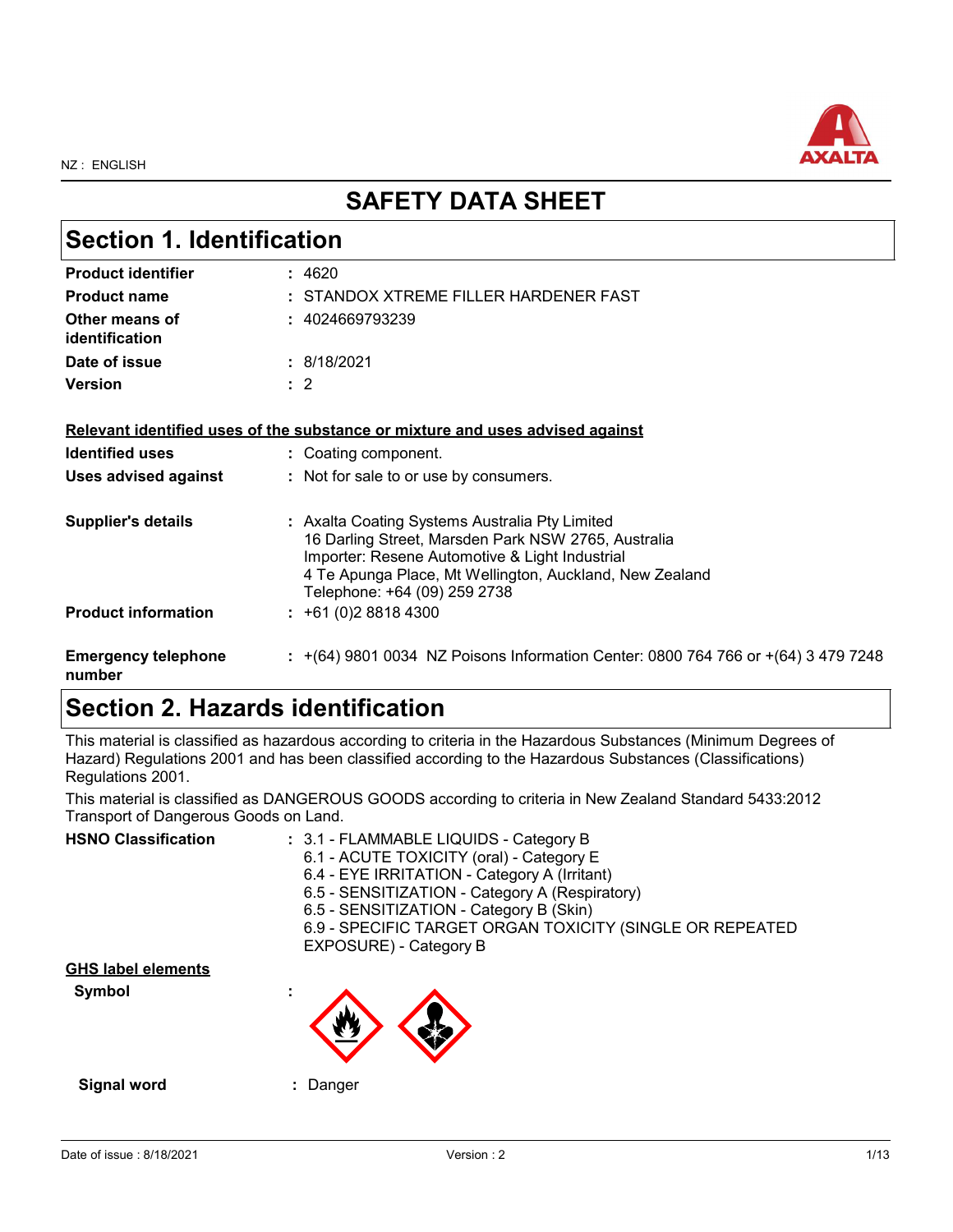# **Section 2. Hazards identification**

| <b>Hazard statements</b>                               | : Highly flammable liquid and vapour.<br>May be harmful if swallowed.<br>May cause an allergic skin reaction.<br>Causes serious eye irritation.<br>May cause allergy or asthma symptoms or breathing difficulties if inhaled.                                                                                                                                                                                                                                                                                                                                                                                                                                                                                                                                              |
|--------------------------------------------------------|----------------------------------------------------------------------------------------------------------------------------------------------------------------------------------------------------------------------------------------------------------------------------------------------------------------------------------------------------------------------------------------------------------------------------------------------------------------------------------------------------------------------------------------------------------------------------------------------------------------------------------------------------------------------------------------------------------------------------------------------------------------------------|
|                                                        | May cause damage to organs.                                                                                                                                                                                                                                                                                                                                                                                                                                                                                                                                                                                                                                                                                                                                                |
| <b>Precautionary statements</b>                        |                                                                                                                                                                                                                                                                                                                                                                                                                                                                                                                                                                                                                                                                                                                                                                            |
| <b>Prevention</b>                                      | : Wear protective gloves. Wear eye or face protection. In case of inadequate<br>ventilation wear respiratory protection. Keep away from ignition sources such as<br>heat/sparks/open flame. - No smoking. Use explosion-proof electrical, ventilating,<br>lighting and all material-handling equipment. Use only non-sparking tools. Take<br>precautionary measures against static discharge. Keep container tightly closed. Do<br>not breathe vapour. Do not eat, drink or smoke when using this product. Wash<br>thoroughly after handling. Contaminated work clothing should not be allowed out of<br>the workplace.                                                                                                                                                    |
| <b>Response</b>                                        | : IF ON SKIN (or hair): Remove/Take off immediately all contaminated clothing.<br>Rinse skin with water [or shower]. Wash with plenty of soap and water. If skin<br>irritation or rash occurs: Get medical advice/attention. Wash contaminated clothing<br>before reuse. IF IN EYES: Rinse cautiously with water for several minutes.<br>Remove contact lenses, if present and easy to do. Continue rinsing. If eye irritation<br>persists: Get medical advice/attention. IF INHALED: If breathing is difficult, remove<br>victim to fresh air and keep at rest in a position comfortable for breathing. IF<br>exposed or if you feel unwell: Call a POISON CENTER or doctor/physician. If<br>experiencing respiratory symptoms: Call a POISON CENTER or doctor/physician. |
| <b>Storage</b>                                         | : Store locked up. Store in a well-ventilated place. Keep cool.                                                                                                                                                                                                                                                                                                                                                                                                                                                                                                                                                                                                                                                                                                            |
| <b>Disposal</b>                                        | Dispose of contents and container in accordance with all local, regional, national<br>and international regulations.                                                                                                                                                                                                                                                                                                                                                                                                                                                                                                                                                                                                                                                       |
| Other hazards which do not<br>result in classification | : None known.                                                                                                                                                                                                                                                                                                                                                                                                                                                                                                                                                                                                                                                                                                                                                              |

# **Section 3. Composition/information on ingredients**

| Substance/mixture<br>Mixture                                                                                                                                      |                                   |                                      |  |
|-------------------------------------------------------------------------------------------------------------------------------------------------------------------|-----------------------------------|--------------------------------------|--|
| Ingredient name                                                                                                                                                   | % (w/w)                           | <b>CAS number</b>                    |  |
| ethyl acetate<br>Hexamethylene diisocyanate, oligomers<br>Toluene diisocyanate, oligomeric reaction products with 2,2'-oxydiethanol<br>and propylidenetrimethanol | >60<br>$10 - 30$<br>$15 - 10$     | 141-78-6<br>28182-81-2<br>53317-61-6 |  |
| n-butyl acetate<br>[3-(2,3-epoxypropoxy)propyl]trimethoxysilane<br>4-isocyanatosulphonyltoluene                                                                   | $3 - 5$<br>$1 - 3$<br>$0.1 - 5.3$ | 123-86-4<br>2530-83-8<br>4083-64-1   |  |

**There are no additional ingredients present which, within the current knowledge of the supplier and in the concentrations applicable, are classified as hazardous to health or the environment and hence require reporting in this section.**

**Occupational exposure limits, if available, are listed in Section 8.**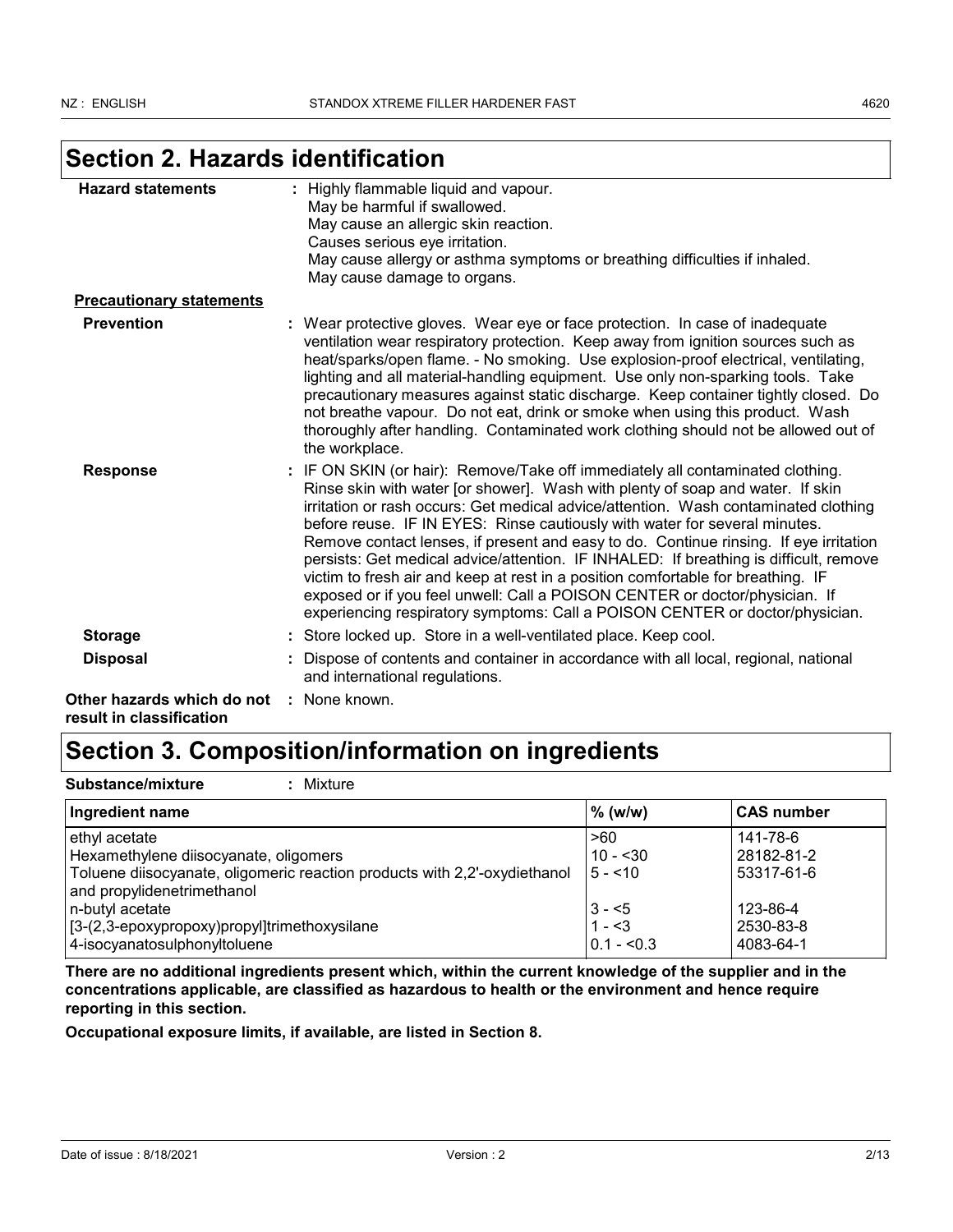## **Section 4. First aid measures**

### **Description of necessary first aid measures**

| Inhalation                                         | : Get medical attention immediately. Remove victim to fresh air and keep at rest in a<br>position comfortable for breathing. If it is suspected that fumes are still present, the<br>rescuer should wear an appropriate mask or self-contained breathing apparatus. If<br>not breathing, if breathing is irregular or if respiratory arrest occurs, provide artificial<br>respiration or oxygen by trained personnel. It may be dangerous to the person<br>providing aid to give mouth-to-mouth resuscitation. If unconscious, place in<br>recovery position and get medical attention immediately. Maintain an open airway.<br>Loosen tight clothing such as a collar, tie, belt or waistband. In case of inhalation of<br>decomposition products in a fire, symptoms may be delayed. The exposed person<br>may need to be kept under medical surveillance for 48 hours. In the event of any<br>complaints or symptoms, avoid further exposure. |  |
|----------------------------------------------------|--------------------------------------------------------------------------------------------------------------------------------------------------------------------------------------------------------------------------------------------------------------------------------------------------------------------------------------------------------------------------------------------------------------------------------------------------------------------------------------------------------------------------------------------------------------------------------------------------------------------------------------------------------------------------------------------------------------------------------------------------------------------------------------------------------------------------------------------------------------------------------------------------------------------------------------------------|--|
| Ingestion                                          | : Wash out mouth with water. Remove dentures if any. If material has been<br>swallowed and the exposed person is conscious, give small quantities of water to<br>drink. Stop if the exposed person feels sick as vomiting may be dangerous. Do not<br>induce vomiting unless directed to do so by medical personnel. If vomiting occurs,<br>the head should be kept low so that vomit does not enter the lungs. Get medical<br>attention. Never give anything by mouth to an unconscious person. If unconscious,<br>place in recovery position and get medical attention immediately. Maintain an open<br>airway. Loosen tight clothing such as a collar, tie, belt or waistband.                                                                                                                                                                                                                                                                |  |
| <b>Skin contact</b>                                | : Flush contaminated skin with plenty of water. Remove contaminated clothing and<br>shoes. Wash contaminated clothing thoroughly with water before removing it, or<br>wear gloves. Continue to rinse for at least 10 minutes. Get medical attention. In<br>the event of any complaints or symptoms, avoid further exposure. Wash clothing<br>before reuse. Clean shoes thoroughly before reuse.                                                                                                                                                                                                                                                                                                                                                                                                                                                                                                                                                  |  |
| Eye contact                                        | Immediately flush eyes with plenty of water, occasionally lifting the upper and lower<br>eyelids. Check for and remove any contact lenses. Continue to rinse for at least 10<br>minutes. Get medical attention.                                                                                                                                                                                                                                                                                                                                                                                                                                                                                                                                                                                                                                                                                                                                  |  |
| Most important symptoms/effects, acute and delayed |                                                                                                                                                                                                                                                                                                                                                                                                                                                                                                                                                                                                                                                                                                                                                                                                                                                                                                                                                  |  |
| <b>Potential acute health effects</b>              |                                                                                                                                                                                                                                                                                                                                                                                                                                                                                                                                                                                                                                                                                                                                                                                                                                                                                                                                                  |  |
| <b>Inhalation</b>                                  | May cause allergy or asthma symptoms or breathing difficulties if inhaled.                                                                                                                                                                                                                                                                                                                                                                                                                                                                                                                                                                                                                                                                                                                                                                                                                                                                       |  |
| Ingestion                                          | May be harmful if swallowed.                                                                                                                                                                                                                                                                                                                                                                                                                                                                                                                                                                                                                                                                                                                                                                                                                                                                                                                     |  |
| <b>Skin contact</b>                                | May cause an allergic skin reaction.                                                                                                                                                                                                                                                                                                                                                                                                                                                                                                                                                                                                                                                                                                                                                                                                                                                                                                             |  |
| Eye contact                                        | : Causes serious eye irritation.                                                                                                                                                                                                                                                                                                                                                                                                                                                                                                                                                                                                                                                                                                                                                                                                                                                                                                                 |  |
| Over-exposure signs/symptoms                       |                                                                                                                                                                                                                                                                                                                                                                                                                                                                                                                                                                                                                                                                                                                                                                                                                                                                                                                                                  |  |
| <b>Inhalation</b>                                  | : Adverse symptoms may include the following:<br>wheezing and breathing difficulties<br>asthma                                                                                                                                                                                                                                                                                                                                                                                                                                                                                                                                                                                                                                                                                                                                                                                                                                                   |  |
| Ingestion                                          | No specific data.                                                                                                                                                                                                                                                                                                                                                                                                                                                                                                                                                                                                                                                                                                                                                                                                                                                                                                                                |  |
| <b>Skin</b>                                        | : Adverse symptoms may include the following:<br>irritation<br>redness                                                                                                                                                                                                                                                                                                                                                                                                                                                                                                                                                                                                                                                                                                                                                                                                                                                                           |  |
| <b>Eyes</b>                                        | Adverse symptoms may include the following:<br>pain or irritation<br>watering<br>redness                                                                                                                                                                                                                                                                                                                                                                                                                                                                                                                                                                                                                                                                                                                                                                                                                                                         |  |

### **Indication of immediate medical attention and special treatment needed, if necessary**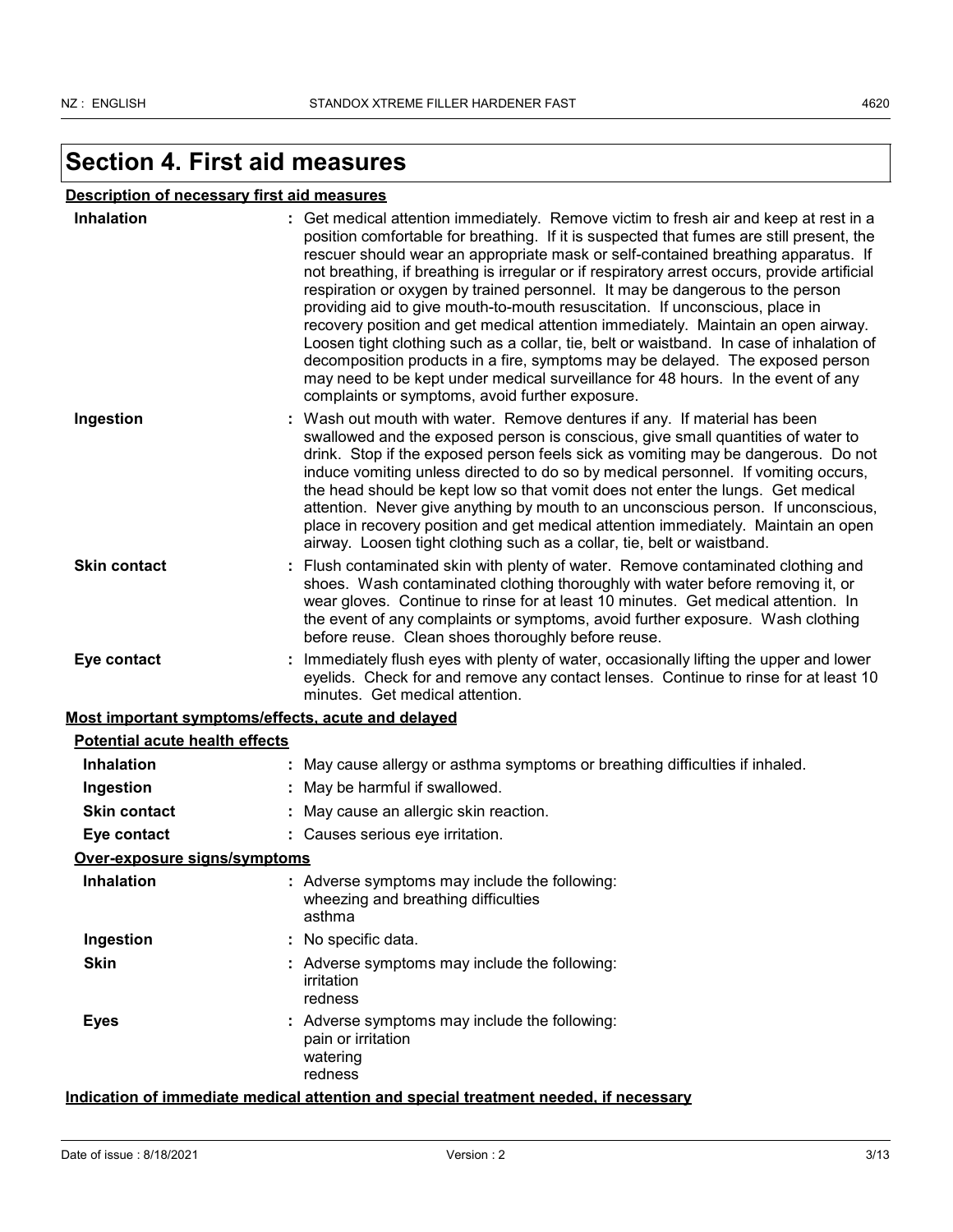### **Section 4. First aid measures Specific treatments :** Not available.

| Specific treatments               | : NOT available.                                                                                                                                                                                                                                                                                                                                                                                                |
|-----------------------------------|-----------------------------------------------------------------------------------------------------------------------------------------------------------------------------------------------------------------------------------------------------------------------------------------------------------------------------------------------------------------------------------------------------------------|
| Notes to physician                | : In case of inhalation of decomposition products in a fire, symptoms may be delayed.<br>The exposed person may need to be kept under medical surveillance for 48 hours.                                                                                                                                                                                                                                        |
| <b>Protection of first-aiders</b> | : No action shall be taken involving any personal risk or without suitable training. If it<br>is suspected that fumes are still present, the rescuer should wear an appropriate<br>mask or self-contained breathing apparatus. It may be dangerous to the person<br>providing aid to give mouth-to-mouth resuscitation. Wash contaminated clothing<br>thoroughly with water before removing it, or wear gloves. |

**See toxicological information (Section 11)**

# **Section 5. Firefighting measures**

| <b>Extinguishing media</b>                                                                                                                                                                                                                                                                                                                                                        |                                                                                                                                                                                                                               |
|-----------------------------------------------------------------------------------------------------------------------------------------------------------------------------------------------------------------------------------------------------------------------------------------------------------------------------------------------------------------------------------|-------------------------------------------------------------------------------------------------------------------------------------------------------------------------------------------------------------------------------|
| <b>Suitable</b>                                                                                                                                                                                                                                                                                                                                                                   | : Use dry chemical, $CO2$ , water spray (fog) or foam.                                                                                                                                                                        |
| Not suitable                                                                                                                                                                                                                                                                                                                                                                      | : Do not use water jet.                                                                                                                                                                                                       |
| <b>Specific hazards arising</b><br>from the chemical                                                                                                                                                                                                                                                                                                                              | : Highly flammable liquid and vapour. In a fire or if heated, a pressure increase will<br>occur and the container may burst, with the risk of a subsequent explosion. Runoff<br>to sewer may create fire or explosion hazard. |
| <b>Hazardous thermal</b><br>decomposition products                                                                                                                                                                                                                                                                                                                                | : Decomposition products may include the following materials:<br>carbon dioxide<br>carbon monoxide<br>nitrogen oxides<br>metal oxide/oxides                                                                                   |
| Hazchem code                                                                                                                                                                                                                                                                                                                                                                      | : Not available.                                                                                                                                                                                                              |
| <b>Special precautions for fire-</b><br>: Promptly isolate the scene by removing all persons from the vicinity of the incident if<br>there is a fire. No action shall be taken involving any personal risk or without<br>fighters<br>suitable training. Move containers from fire area if this can be done without risk.<br>Use water spray to keep fire-exposed containers cool. |                                                                                                                                                                                                                               |
| <b>Special protective</b><br>equipment for fire-fighters                                                                                                                                                                                                                                                                                                                          | : Fire-fighters should wear appropriate protective equipment and self-contained<br>breathing apparatus (SCBA) with a full face-piece operated in positive pressure<br>mode.                                                   |

# **Section 6. Accidental release measures**

| Personal precautions,<br>protective equipment and<br>emergency procedures | : No action shall be taken involving any personal risk or without suitable training.<br>Evacuate surrounding areas. Keep unnecessary and unprotected personnel from<br>entering. Do not touch or walk through spilt material. Shut off all ignition sources.<br>No flares, smoking or flames in hazard area. Avoid breathing vapour or mist.<br>Provide adequate ventilation. Wear appropriate respirator when ventilation is<br>inadequate. Put on appropriate personal protective equipment (see Section 8). |  |  |
|---------------------------------------------------------------------------|----------------------------------------------------------------------------------------------------------------------------------------------------------------------------------------------------------------------------------------------------------------------------------------------------------------------------------------------------------------------------------------------------------------------------------------------------------------------------------------------------------------|--|--|
| <b>Environmental precautions</b>                                          | : Avoid dispersal of spilt material and runoff and contact with soil, waterways, drains<br>and sewers. Inform the relevant authorities if the product has caused environmental<br>pollution (sewers, waterways, soil or air).                                                                                                                                                                                                                                                                                  |  |  |
| Methods and material for containment and cleaning up                      |                                                                                                                                                                                                                                                                                                                                                                                                                                                                                                                |  |  |
| <b>Small spill</b>                                                        | : Stop leak if without risk. Move containers from spill area. Dilute with water and mop<br>up if water-soluble. Alternatively, or if water-insoluble, absorb with an inert dry<br>material and place in an appropriate waste disposal container. Use spark-proof<br>tools and explosion-proof equipment. Dispose of via a licensed waste disposal<br>contractor.                                                                                                                                               |  |  |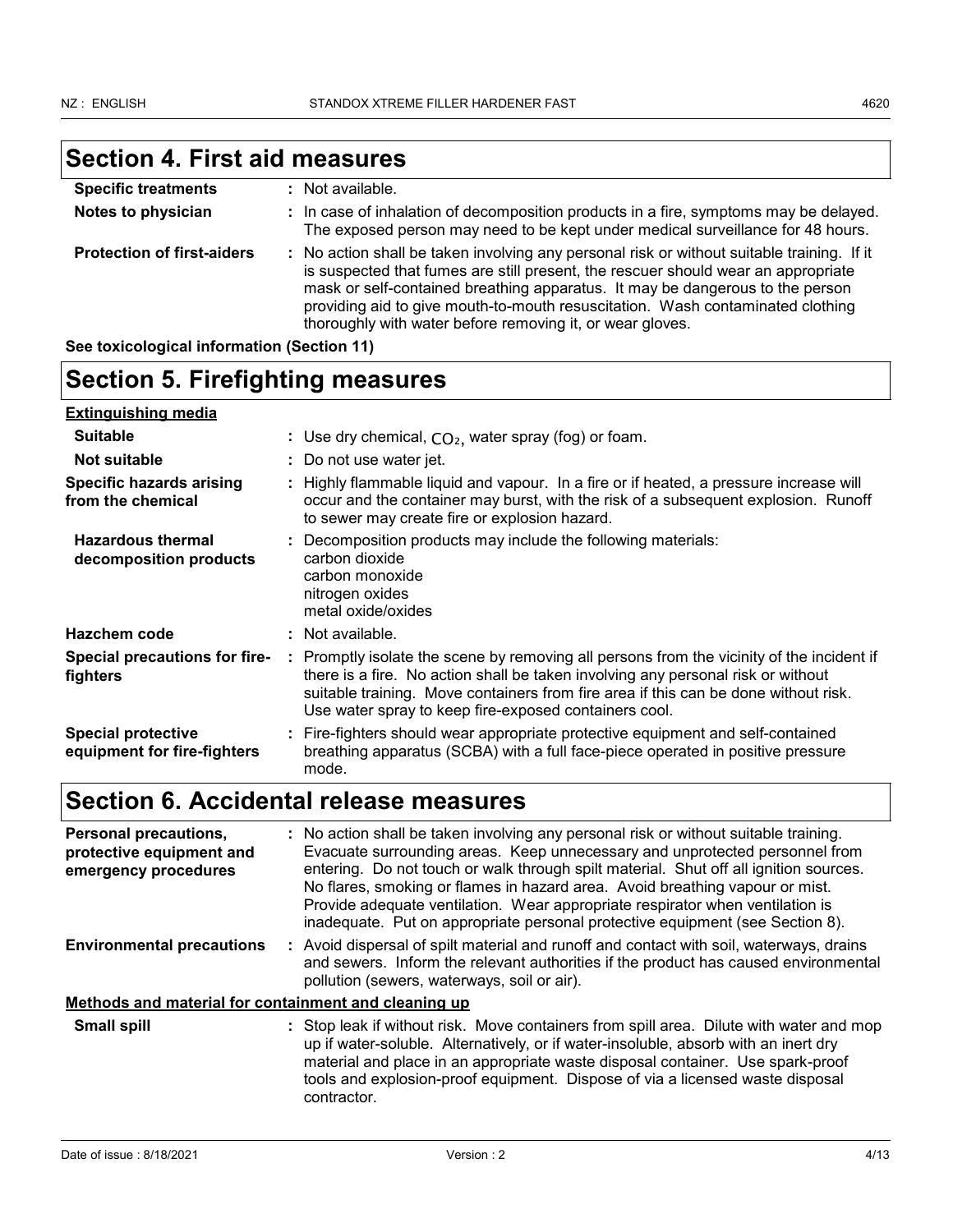## **Section 6. Accidental release measures**

: Stop leak if without risk. Move containers from spill area. Approach the release from upwind. Prevent entry into sewers, water courses, basements or confined areas. Wash spillages into an effluent treatment plant or proceed as follows. Contain and collect spillage with non-combustible, absorbent material e.g. sand, earth, vermiculite or diatomaceous earth and place in container for disposal according to local regulations (see Section 13). Use spark-proof tools and explosion-proof equipment. Dispose of via a licensed waste disposal contractor. Contaminated absorbent material may pose the same hazard as the spilt product. Note: see Section 1 for emergency contact information and Section 13 for waste disposal. **Large spill :**

## **Section 7. Handling and storage**

| <b>Precautions for safe</b><br>handling                            | : Put on appropriate personal protective equipment (see Section 8). Eating, drinking<br>and smoking should be prohibited in areas where this material is handled, stored<br>and processed. Workers should wash hands and face before eating, drinking and<br>smoking. Remove contaminated clothing and protective equipment before entering<br>eating areas. Persons with a history of skin sensitisation problems or asthma,<br>allergies or chronic or recurrent respiratory disease should not be employed in any<br>process in which this product is used. Do not get in eyes or on skin or clothing. Do<br>not ingest. Avoid breathing vapour or mist. Use only with adequate ventilation.<br>Wear appropriate respirator when ventilation is inadequate. Do not enter storage<br>areas and confined spaces unless adequately ventilated. Keep in the original<br>container or an approved alternative made from a compatible material, kept tightly<br>closed when not in use. Store and use away from heat, sparks, open flame or any<br>other ignition source. Use explosion-proof electrical (ventilating, lighting and<br>material handling) equipment. Use only non-sparking tools. Take precautionary<br>measures against electrostatic discharges. To avoid fire or explosion, dissipate<br>static electricity during transfer by earthing and bonding containers and equipment<br>before transferring material. Empty containers retain product residue and can be<br>hazardous. Do not reuse container. |
|--------------------------------------------------------------------|------------------------------------------------------------------------------------------------------------------------------------------------------------------------------------------------------------------------------------------------------------------------------------------------------------------------------------------------------------------------------------------------------------------------------------------------------------------------------------------------------------------------------------------------------------------------------------------------------------------------------------------------------------------------------------------------------------------------------------------------------------------------------------------------------------------------------------------------------------------------------------------------------------------------------------------------------------------------------------------------------------------------------------------------------------------------------------------------------------------------------------------------------------------------------------------------------------------------------------------------------------------------------------------------------------------------------------------------------------------------------------------------------------------------------------------------------------------------------------------------------------------------|
| Conditions for safe storage,<br>including any<br>incompatibilities | : Store in accordance with local regulations. Store in a segregated and approved<br>area. Store in original container protected from direct sunlight in a dry, cool and well-<br>ventilated area, away from incompatible materials (see Section 10) and food and<br>drink. Eliminate all ignition sources. Separate from oxidising materials. Keep<br>container tightly closed and sealed until ready for use. Containers that have been<br>opened must be carefully resealed and kept upright to prevent leakage. Do not<br>store in unlabelled containers. Use appropriate containment to avoid environmental<br>contamination. See Section 10 for incompatible materials before handling or use.                                                                                                                                                                                                                                                                                                                                                                                                                                                                                                                                                                                                                                                                                                                                                                                                                    |

## **Section 8. Exposure controls/personal protection**

### **Control parameters**

**Occupational exposure limits**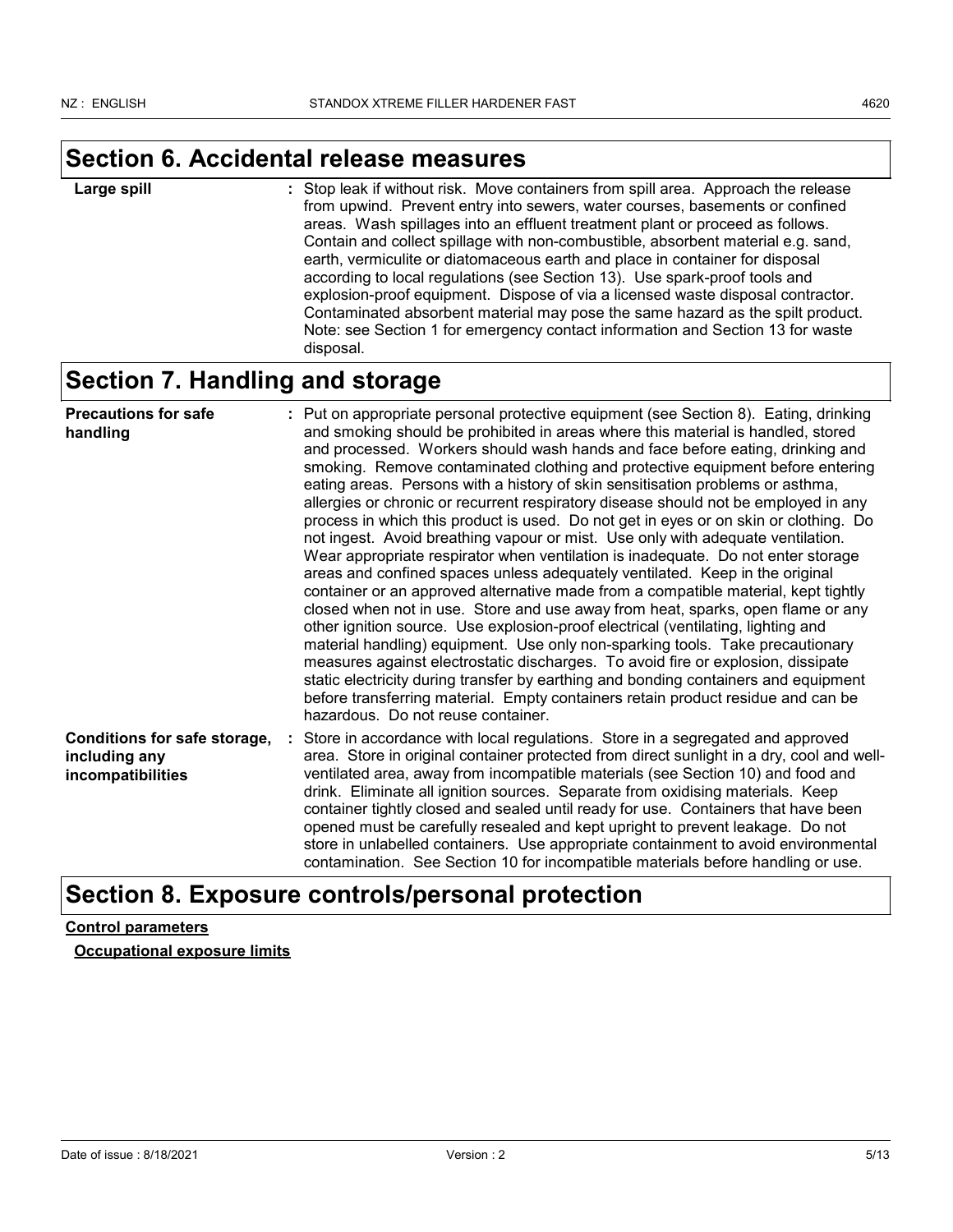| Ingredient name                                        | <b>Exposure limits</b>                                                                                                                                                                                                                                                                                                                                                                                                                                                                                                                                                                                                  |                                                                                                                           |
|--------------------------------------------------------|-------------------------------------------------------------------------------------------------------------------------------------------------------------------------------------------------------------------------------------------------------------------------------------------------------------------------------------------------------------------------------------------------------------------------------------------------------------------------------------------------------------------------------------------------------------------------------------------------------------------------|---------------------------------------------------------------------------------------------------------------------------|
| ethyl acetate<br>Hexamethylene diisocyanate, oligomers | NZ HSWA 2015 (New Zealand, 11/2020).<br>WES-TWA: 200 ppm 8 hours.<br>WES-TWA: 720 mg/m <sup>3</sup> 8 hours.<br>NZ HSWA 2015 (New Zealand, 11/2020). Skin<br>sensitiser. Inhalation sensitiser.                                                                                                                                                                                                                                                                                                                                                                                                                         | WES-TWA: 0.02 mg/m <sup>3</sup> , (measured as -NCO) 8 hours.<br>WES-STEL: 0.07 mg/m <sup>3</sup> , (measured as -NCO) 15 |
| n-butyl acetate                                        | minutes.<br>NZ HSWA 2015 (New Zealand, 11/2020).<br>WES-TWA: 150 ppm 8 hours.<br>WES-TWA: 713 mg/m <sup>3</sup> 8 hours.<br>WES-STEL: 950 mg/m <sup>3</sup> 15 minutes.<br>WES-STEL: 200 ppm 15 minutes.                                                                                                                                                                                                                                                                                                                                                                                                                |                                                                                                                           |
| 4-isocyanatosulphonyltoluene                           | NZ HSWA 2015 (New Zealand, 11/2020). Skin<br>sensitiser. Inhalation sensitiser.<br>minutes.                                                                                                                                                                                                                                                                                                                                                                                                                                                                                                                             | WES-TWA: 0.02 mg/m <sup>3</sup> , (measured as -NCO) 8 hours.<br>WES-STEL: 0.07 mg/m <sup>3</sup> , (measured as -NCO) 15 |
| Appropriate engineering<br>controls                    | : Use only with adequate ventilation. Use process enclosures, local exhaust<br>ventilation or other engineering controls to keep worker exposure to airborne<br>contaminants below any recommended or statutory limits. The engineering controls<br>also need to keep gas, vapour or dust concentrations below any lower explosive<br>limits. Use explosion-proof ventilation equipment.                                                                                                                                                                                                                                |                                                                                                                           |
| <b>Environmental exposure</b><br>controls              | Emissions from ventilation or work process equipment should be checked to ensure<br>they comply with the requirements of environmental protection legislation. In some<br>cases, fume scrubbers, filters or engineering modifications to the process<br>equipment will be necessary to reduce emissions to acceptable levels.                                                                                                                                                                                                                                                                                           |                                                                                                                           |
| <b>Individual protection measures</b>                  |                                                                                                                                                                                                                                                                                                                                                                                                                                                                                                                                                                                                                         |                                                                                                                           |
| <b>Hygiene measures</b>                                | : Wash hands, forearms and face thoroughly after handling chemical products, before<br>eating, smoking and using the lavatory and at the end of the working period.<br>Appropriate techniques should be used to remove potentially contaminated clothing.<br>Contaminated work clothing should not be allowed out of the workplace. Wash<br>contaminated clothing before reusing. Ensure that eyewash stations and safety<br>showers are close to the workstation location.                                                                                                                                             |                                                                                                                           |
| <b>Respiratory protection</b>                          | : Use a properly fitted, air-purifying or air-fed respirator complying with an approved<br>standard if a risk assessment indicates this is necessary. Respirator selection must<br>be based on known or anticipated exposure levels, the hazards of the product and<br>the safe working limits of the selected respirator.                                                                                                                                                                                                                                                                                              |                                                                                                                           |
| <b>Hand protection</b>                                 | Chemical-resistant, impervious gloves complying with an approved standard should<br>be worn at all times when handling chemical products if a risk assessment indicates<br>this is necessary. Considering the parameters specified by the glove manufacturer,<br>check during use that the gloves are still retaining their protective properties. It<br>should be noted that the time to breakthrough for any glove material may be<br>different for different glove manufacturers. In the case of mixtures, consisting of<br>several substances, the protection time of the gloves cannot be accurately<br>estimated. |                                                                                                                           |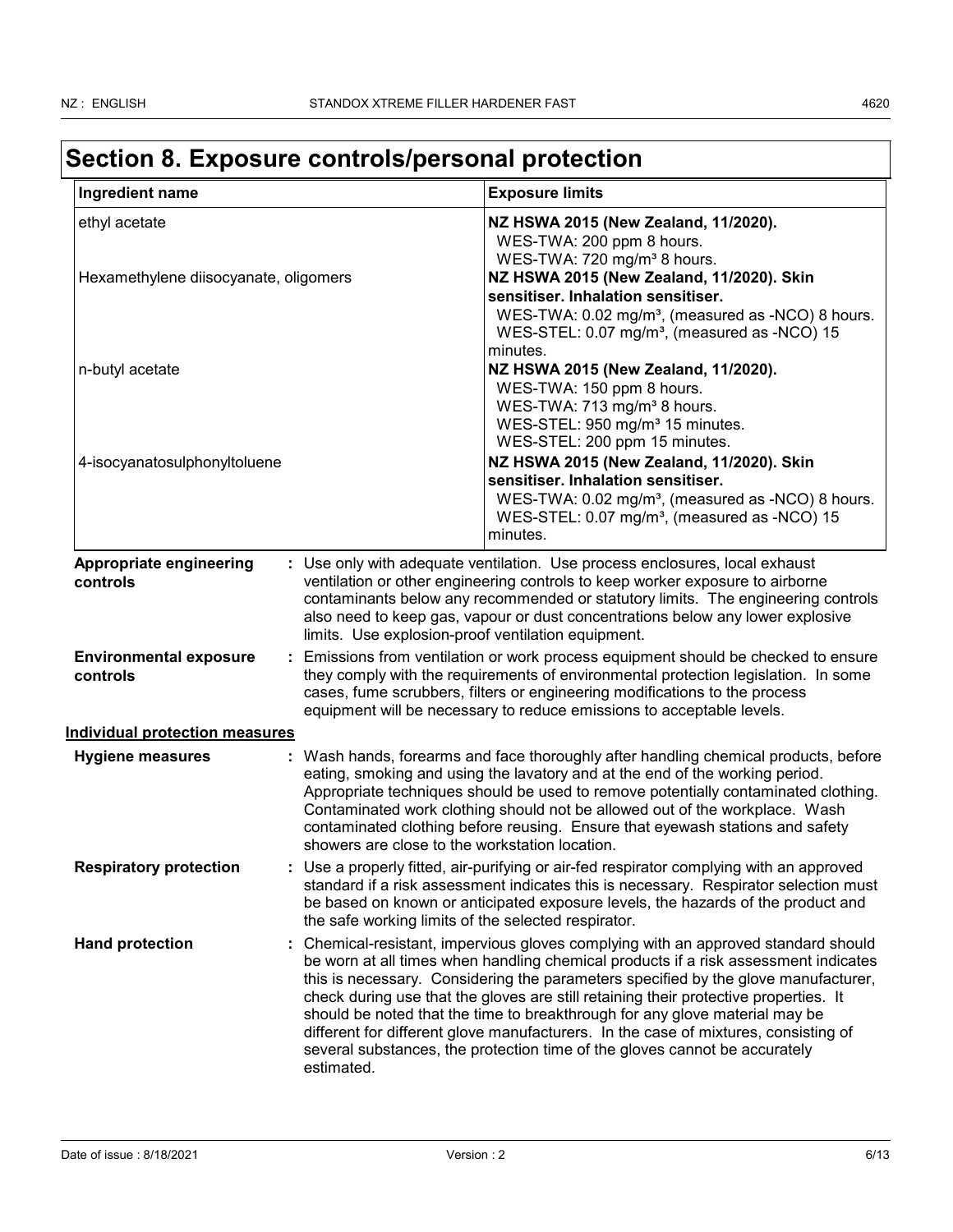# **Section 8. Exposure controls/personal protection**

| Eye protection         | : Safety eyewear complying with an approved standard should be used when a risk<br>assessment indicates this is necessary to avoid exposure to liquid splashes, mists,<br>gases or dusts. If contact is possible, the following protection should be worn,<br>unless the assessment indicates a higher degree of protection: chemical splash<br>goggles.                                                                      |
|------------------------|-------------------------------------------------------------------------------------------------------------------------------------------------------------------------------------------------------------------------------------------------------------------------------------------------------------------------------------------------------------------------------------------------------------------------------|
| <b>Skin protection</b> | : Personal protective equipment for the body should be selected based on the task<br>being performed and the risks involved and should be approved by a specialist<br>before handling this product. When there is a risk of ignition from static electricity,<br>wear anti-static protective clothing. For the greatest protection from static<br>discharges, clothing should include anti-static overalls, boots and gloves. |

## **Section 9. Physical and chemical properties**

| <b>Appearance</b>                                 |                                                             |
|---------------------------------------------------|-------------------------------------------------------------|
| <b>Physical state</b>                             | : Liquid.                                                   |
| Colour                                            | : Clear.                                                    |
| Odour                                             | Not available.                                              |
| <b>Odour threshold</b>                            | Not available.                                              |
| pH                                                | : Not applicable.                                           |
| <b>Melting point</b>                              | Not applicable.                                             |
| <b>Boiling point</b>                              | : 70 to 127°C (158 to 260.6°F)                              |
| <b>Flash point</b>                                | Closed cup: $-4^{\circ}$ C (24.8 $^{\circ}$ F)              |
| <b>Evaporation rate</b>                           | Not available.                                              |
| <b>Flammability (solid, gas)</b>                  | : Not available.                                            |
| Lower and upper explosive<br>(flammable) limits   | : Lower: $2.1\%$<br>Upper: 11.4%                            |
| Vapour pressure                                   | : 7 kPa (52.5 mm Hg)                                        |
| <b>Vapour density</b>                             | : Not available.                                            |
| <b>Density</b>                                    | : $0.977$ g/cm <sup>3</sup>                                 |
| <b>Solubility</b>                                 | : Partially soluble in the following materials: cold water. |
| <b>Partition coefficient: n-</b><br>octanol/water | : Not applicable.                                           |
| <b>Auto-ignition temperature</b>                  | : 415°C (779°F)                                             |
| <b>Decomposition temperature</b>                  | Not applicable.                                             |
| <b>Viscosity</b>                                  | : Not available.                                            |
| Flow time (ISO 2431)                              | : Not available.                                            |

# **Section 10. Stability and reactivity**

| <b>Chemical stability</b>                    | : The product is stable.                                                                                                                                                     |
|----------------------------------------------|------------------------------------------------------------------------------------------------------------------------------------------------------------------------------|
| <b>Possibility of hazardous</b><br>reactions | : Under normal conditions of storage and use, hazardous reactions will not occur.                                                                                            |
| <b>Conditions to avoid</b>                   | : Avoid all possible sources of ignition (spark or flame). Do not pressurise, cut, weld,<br>braze, solder, drill, grind or expose containers to heat or sources of ignition. |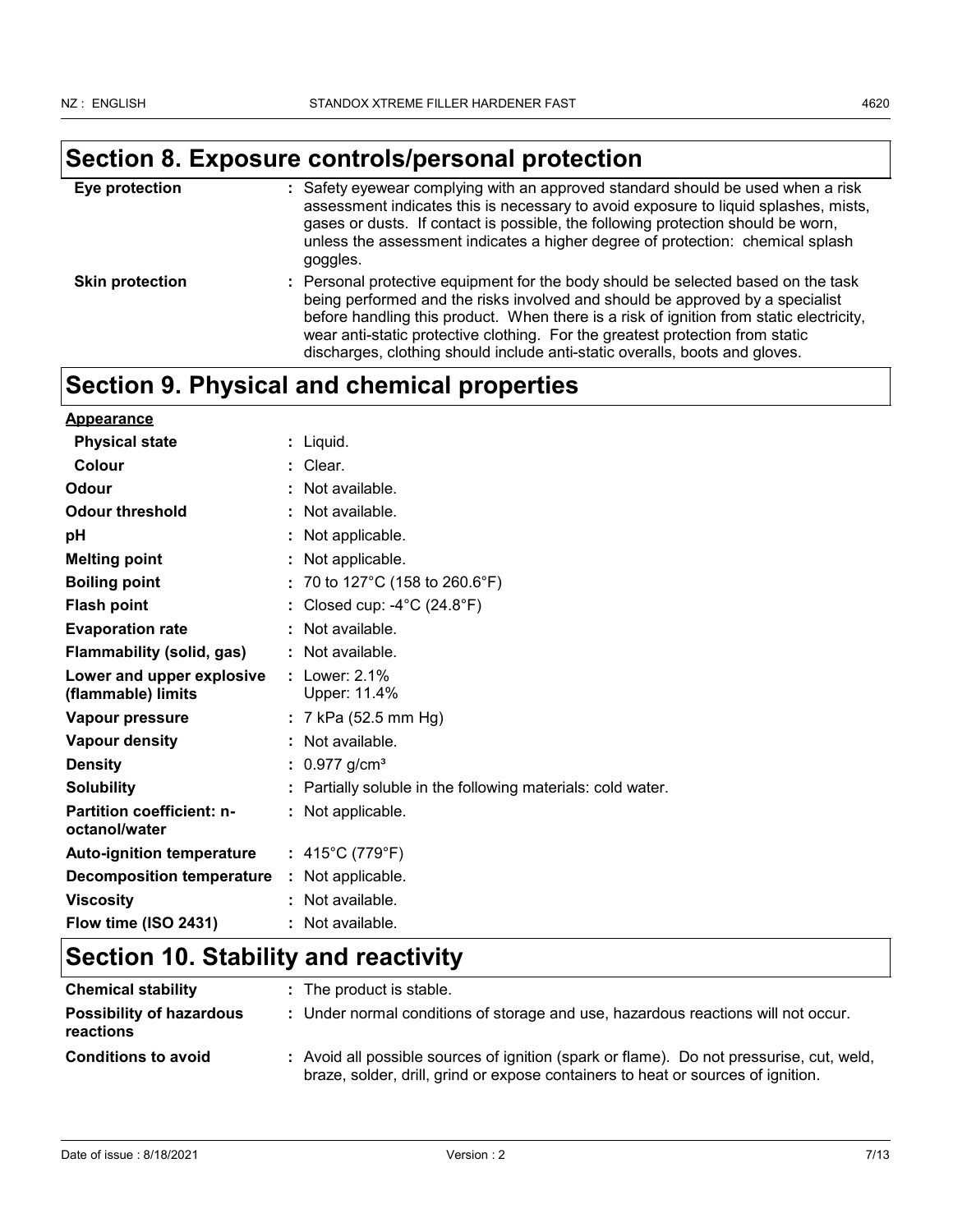# **Section 10. Stability and reactivity**

| Incompatible materials                     | : Reactive or incompatible with the following materials:<br>oxidising materials                         |
|--------------------------------------------|---------------------------------------------------------------------------------------------------------|
| <b>Hazardous decomposition</b><br>products | Under normal conditions of storage and use, hazardous decomposition products<br>should not be produced. |

## **Section 11. Toxicological information**

| Information on likely routes of exposure |  |  |  |  |  |
|------------------------------------------|--|--|--|--|--|
|------------------------------------------|--|--|--|--|--|

| <b>Inhalation</b>   | : May cause allergy or asthma symptoms or breathing difficulties if inhaled.                   |
|---------------------|------------------------------------------------------------------------------------------------|
| Ingestion           | : May be harmful if swallowed.                                                                 |
| <b>Skin contact</b> | : May cause an allergic skin reaction.                                                         |
| Eye contact         | : Causes serious eye irritation.                                                               |
|                     | Symptoms related to the physical, chemical and toxicological characteristics                   |
| <b>Inhalation</b>   | : Adverse symptoms may include the following:<br>wheezing and breathing difficulties<br>asthma |
| Ingestion           | : No specific data.                                                                            |
| <b>Skin contact</b> | : Adverse symptoms may include the following:<br>irritation<br>redness                         |
| Eye contact         | : Adverse symptoms may include the following:<br>pain or irritation<br>watering<br>redness     |

### **Delayed and immediate effects as well as chronic effects from short and long-term exposure**

### **Acute toxicity**

| Product/ingredient name                                                   | l Result                        | <b>Species</b> | <b>Dose</b>             | <b>Exposure</b> |
|---------------------------------------------------------------------------|---------------------------------|----------------|-------------------------|-----------------|
| ethyl acetate                                                             | <b>LC50 Inhalation Vapour</b>   | Rat            | 22.6 mg/l               | 4 hours         |
|                                                                           | LD50 Dermal                     | Rabbit         | 20001 mg/kg             |                 |
|                                                                           | LD50 Oral                       | Rat            | 5620 mg/kg              |                 |
| Hexamethylene                                                             | LC50 Inhalation Dusts and mists | Rat            | 18500 mg/m <sup>3</sup> | 1 hours         |
| diisocyanate, oligomers                                                   |                                 |                |                         |                 |
| n-butyl acetate                                                           | <b>LC50 Inhalation Vapour</b>   | Rat            | $21.1 \text{ mg/l}$     | 4 hours         |
|                                                                           | LD50 Dermal                     | Rabbit         | >17600 mg/kg            |                 |
|                                                                           | LD50 Oral                       | Rat            | 10768 mg/kg             |                 |
| $[3-(2,3-\epsilon p\alpha x) p\alpha y]$ [3- $(2,3-\epsilon p\alpha y)$ ] | LD50 Oral                       | Rat            | 7.01 g/kg               |                 |
| trimethoxysilane                                                          |                                 |                |                         |                 |
| 4-isocyanatosulphonyltoluene   LD50 Oral                                  |                                 | Rat            | 2234 mg/kg              |                 |

### **Irritation/Corrosion**

| Product/ingredient name                                                             | <b>Result</b>            | <b>Species</b> | <b>Score</b> | <b>Exposure</b>  | <b>Observation</b> |
|-------------------------------------------------------------------------------------|--------------------------|----------------|--------------|------------------|--------------------|
| $[3-(2,3-\epsilon) \text{exy} \text{propxy}$ (2, 3-epoxypropyl)<br>trimethoxysilane | Eyes - Mild irritant     | Rabbit         |              | $100 \text{ mg}$ |                    |
|                                                                                     | Skin - Mild irritant     | Rabbit         |              | 500 mg           |                    |
| 4-isocyanatosulphonyltoluene                                                        | Eyes - Moderate irritant | Rabbit         |              | $100$ uL         |                    |
|                                                                                     | Skin - Mild irritant     | Rabbit         |              | 24 hours 500     |                    |
|                                                                                     |                          |                |              | uL               |                    |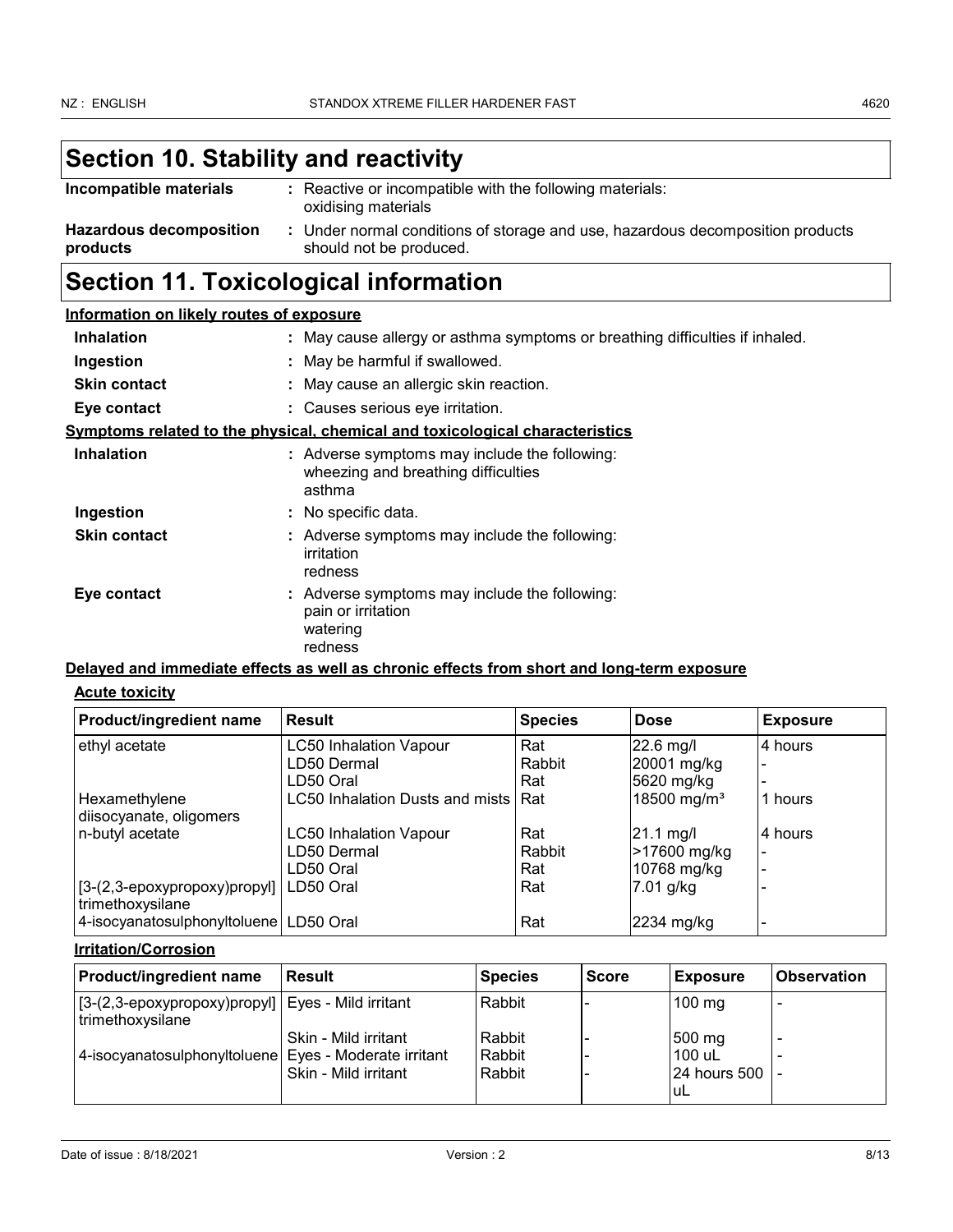# **Section 11. Toxicological information**

### **Sensitisation**

Not available.

### **Potential chronic health effects**

| General                               | : No known significant effects or critical hazards.                                                      |
|---------------------------------------|----------------------------------------------------------------------------------------------------------|
| <b>Inhalation</b>                     | : Once sensitized, a severe allergic reaction may occur when subsequently exposed<br>to very low levels. |
| Ingestion                             | : No known significant effects or critical hazards.                                                      |
| <b>Skin contact</b>                   | : Once sensitized, a severe allergic reaction may occur when subsequently exposed<br>to very low levels. |
| Eye contact                           | : No known significant effects or critical hazards.                                                      |
| Carcinogenicity                       | : No known significant effects or critical hazards.                                                      |
| <b>Mutagenicity</b>                   | : No known significant effects or critical hazards.                                                      |
| <b>Teratogenicity</b>                 | No known significant effects or critical hazards.                                                        |
| <b>Developmental effects</b>          | : No known significant effects or critical hazards.                                                      |
| <b>Fertility effects</b>              | : No known significant effects or critical hazards.                                                      |
| <b>Chronic toxicity</b>               |                                                                                                          |
| Not available.                        |                                                                                                          |
| <b>Carcinogenicity</b>                |                                                                                                          |
| Not available.                        |                                                                                                          |
| <u>Mutagenicity</u>                   |                                                                                                          |
| Not available.                        |                                                                                                          |
| <u>Teratogenicity</u>                 |                                                                                                          |
| Not available.                        |                                                                                                          |
| <b>Reproductive toxicity</b>          |                                                                                                          |
| Not available.                        |                                                                                                          |
| <b>Specific target organ toxicity</b> |                                                                                                          |
| <b>Name</b>                           | <b>Route of</b><br>Category<br><b>Target organs</b><br>exposure                                          |

### **Aspiration hazard**

Not available.

### **Numerical measures of toxicity**

### **Acute toxicity estimates**

| Route                        | <b>ATE value</b> |
|------------------------------|------------------|
| <b>Oral</b>                  | 3729.56 mg/kg    |
| Inhalation (dusts and mists) | 13.17 mg/l       |

ethyl acetate **Category B** Inhalation Not determined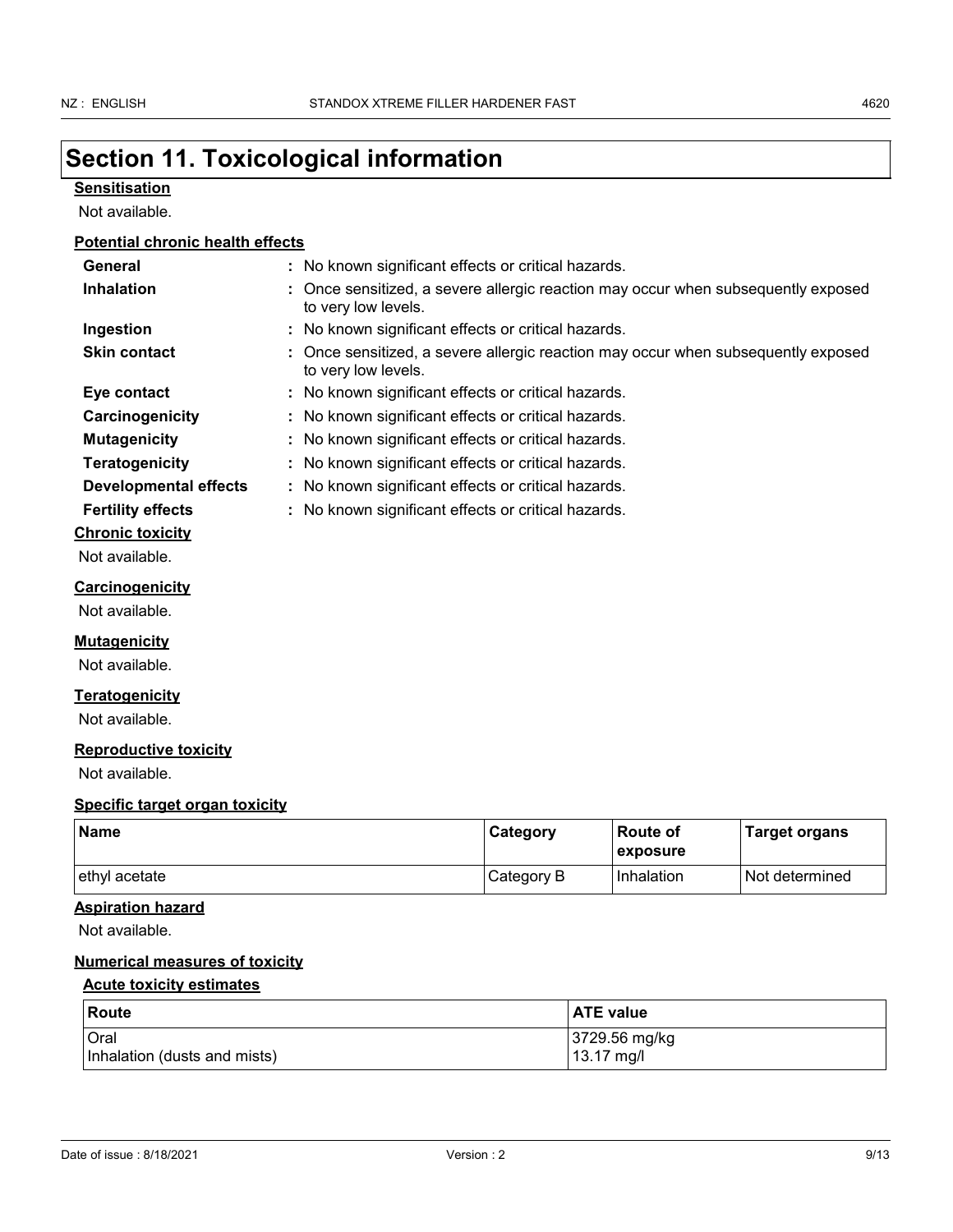## **Section 12. Ecological information**

**Ecotoxicity :** No known significant effects or critical hazards.

| <b>Aquatic and terrestrial toxicity</b> |
|-----------------------------------------|
|-----------------------------------------|

| <b>Product/ingredient name</b>                                | <b>Result</b>                       | <b>Species</b>                 | <b>Exposure</b> |
|---------------------------------------------------------------|-------------------------------------|--------------------------------|-----------------|
| ethyl acetate                                                 | Acute EC50 2500000 µg/l Fresh water | Algae - Selenastrum sp.        | 96 hours        |
|                                                               | Acute LC50 750000 µg/l Fresh water  | Crustaceans - Gammarus pulex   | 48 hours        |
|                                                               | Acute LC50 154000 µg/l Fresh water  | Daphnia - Daphnia cucullata    | 48 hours        |
|                                                               | Acute LC50 212500 µg/l Fresh water  | Fish - Heteropneustes fossilis | 96 hours        |
|                                                               | Chronic NOEC 2400 µg/l Fresh water  | Daphnia - Daphnia magna        | 21 days         |
|                                                               | Chronic NOEC 75.6 mg/l Fresh water  | Fish - Pimephales promelas -   | 32 days         |
|                                                               |                                     | Embryo                         |                 |
| Hexamethylene diisocyanate, Acute EC50 >100 mg/l<br>oligomers |                                     | Daphnia - Daphnia magna        | 48 hours        |
|                                                               | Acute LC50 >100 mg/l                | Fish - danio rerio             | I96 hours       |
| n-butyl acetate                                               | Acute LC50 185000 µg/l Marine water | Fish - Menidia beryllina       | 96 hours        |

### **Persistence/degradability**

| <b>Product/ingredient name</b>                | Test                     | <b>Result</b>               |                   | <b>Dose</b> | ∣Inoculum               |
|-----------------------------------------------|--------------------------|-----------------------------|-------------------|-------------|-------------------------|
| Hexamethylene diisocyanate,  -<br>  oligomers |                          | 1 % - Not readily - 28 days |                   |             | Activated sludge        |
| <b>Product/ingredient name</b>                | <b>Aquatic half-life</b> |                             | <b>Photolysis</b> |             | <b>Biodegradability</b> |
| Hexamethylene diisocyanate,  -<br>  oligomers |                          |                             |                   |             | Not readily             |

### **Bioaccumulative potential**

| <b>Product/ingredient name</b>   | ⊺LoɑP <sub>ow</sub> | <b>BCF</b> | <b>Potential</b> |
|----------------------------------|---------------------|------------|------------------|
| ethyl acetate                    | 0.68                | 30         | llow             |
| Hexamethylene diisocyanate, 5.54 |                     | 367.7      | llow             |
| oligomers                        |                     |            |                  |
| In-butvl acetate                 | 2.3                 |            | llow             |

### **Mobility in soil**

**Soil/water partition coefficient (KOC)**

**Other adverse effects :** No known significant effects or critical hazards.

## **Section 13. Disposal considerations**

**:** Not available.

| <b>Disposal methods</b> | : The generation of waste should be avoided or minimised wherever possible.                                                                                            |
|-------------------------|------------------------------------------------------------------------------------------------------------------------------------------------------------------------|
|                         | Disposal of this product, solutions and any by-products should at all times comply<br>with the requirements of environmental protection and waste disposal legislation |
|                         | and any regional local authority requirements. Dispose of surplus and non-                                                                                             |
|                         | recyclable products via a licensed waste disposal contractor. Waste should not be                                                                                      |
|                         | disposed of untreated to the sewer unless fully compliant with the requirements of                                                                                     |
|                         | all authorities with jurisdiction. Waste packaging should be recycled. Incineration or                                                                                 |
|                         | landfill should only be considered when recycling is not feasible. This material and                                                                                   |
|                         | its container must be disposed of in a safe way. Care should be taken when                                                                                             |
|                         | handling emptied containers that have not been cleaned or rinsed out. Empty                                                                                            |
|                         | containers or liners may retain some product residues. Vapour from product                                                                                             |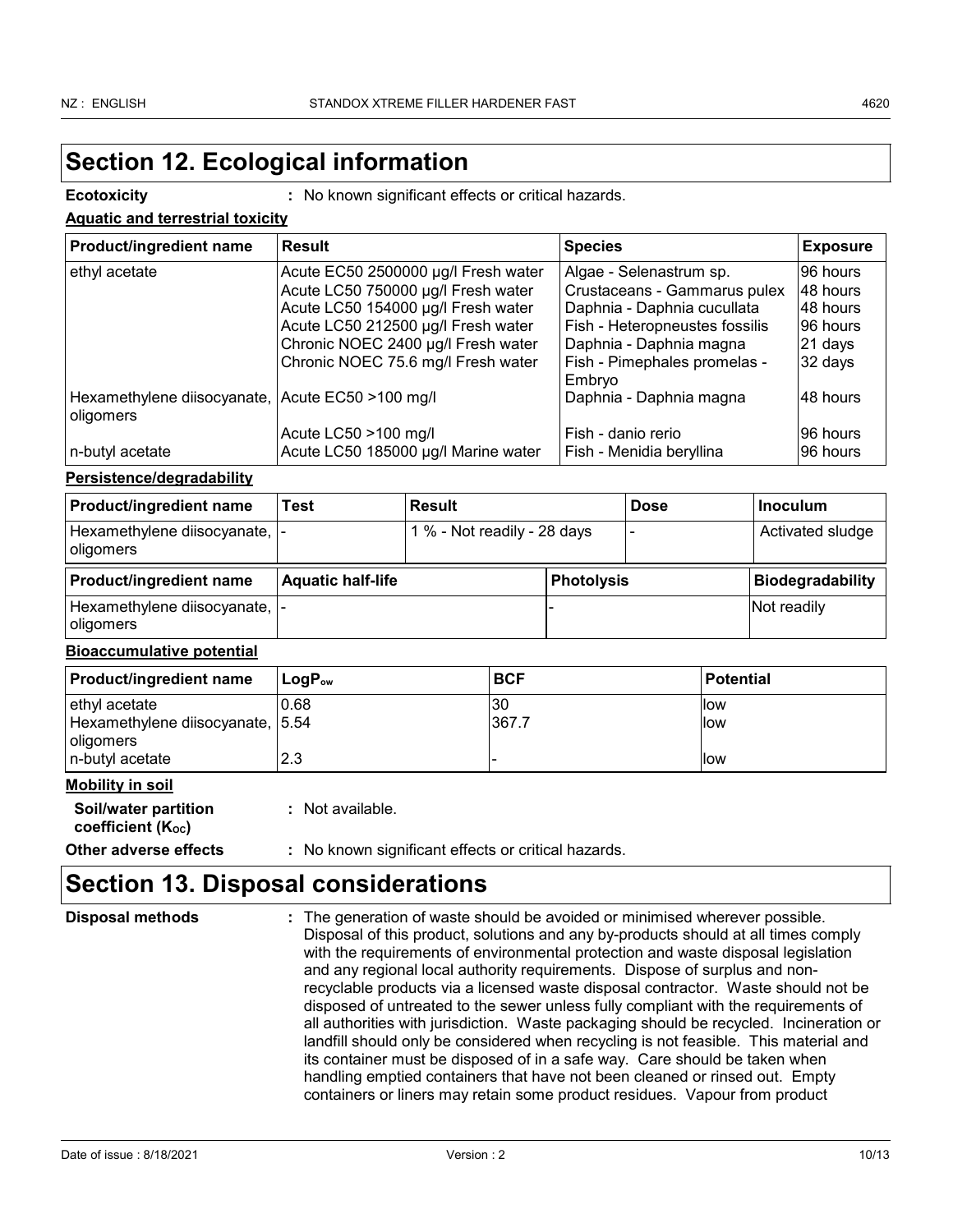## **Section 13. Disposal considerations**

residues may create a highly flammable or explosive atmosphere inside the container. Do not cut, weld or grind used containers unless they have been cleaned thoroughly internally. Avoid dispersal of spilt material and runoff and contact with soil, waterways, drains and sewers.

## **Section 14. Transport information**

|                                                          |               | <b>New Zealand Class (5433)</b>                                                                                                                                                                                                                                      | <b>IMDG</b>                                                                                                                                                                                            | <b>IATA</b>                                                  |
|----------------------------------------------------------|---------------|----------------------------------------------------------------------------------------------------------------------------------------------------------------------------------------------------------------------------------------------------------------------|--------------------------------------------------------------------------------------------------------------------------------------------------------------------------------------------------------|--------------------------------------------------------------|
| <b>UN number</b>                                         | <b>UN1263</b> |                                                                                                                                                                                                                                                                      | <b>UN1993</b>                                                                                                                                                                                          | <b>UN1993</b>                                                |
| <b>UN proper</b><br>shipping name                        |               | PAINT RELATED MATERIAL                                                                                                                                                                                                                                               | FLAMMABLE LIQUID, N.O.S.<br>(ethyl acetate, n-butyl acetate)                                                                                                                                           | Flammable liquid, n.o.s. (ethyl<br>acetate, n-butyl acetate) |
| <b>Transport hazard</b><br>class(es)                     | 3             |                                                                                                                                                                                                                                                                      | $\mathbf{3}$                                                                                                                                                                                           | 3                                                            |
| Packing group                                            | $\mathbf{I}$  |                                                                                                                                                                                                                                                                      | Ш                                                                                                                                                                                                      | $\mathbf{I}$                                                 |
| <b>Environmental</b><br>hazards                          | No.           |                                                                                                                                                                                                                                                                      | No.                                                                                                                                                                                                    | No.                                                          |
| <b>Additional information</b>                            |               |                                                                                                                                                                                                                                                                      |                                                                                                                                                                                                        |                                                              |
| <b>New Zealand</b>                                       |               | Hazchem code · 3YE                                                                                                                                                                                                                                                   |                                                                                                                                                                                                        |                                                              |
| <b>IMDG</b>                                              |               | <b>Emergency schedules F-E, S-E</b><br><b>Special provisions 274</b>                                                                                                                                                                                                 |                                                                                                                                                                                                        |                                                              |
| <b>IATA</b>                                              |               | <b>Quantity limitation</b> Passenger and Cargo Aircraft: 5 L. Packaging instructions: 353.<br>Cargo Aircraft Only: 60 L. Packaging instructions: 364. Limited Quantities -<br>Passenger Aircraft: 1 L. Packaging instructions: Y341.<br><b>Special provisions A3</b> |                                                                                                                                                                                                        |                                                              |
| Hazchem code                                             |               | $: \cdot3YE$                                                                                                                                                                                                                                                         |                                                                                                                                                                                                        |                                                              |
|                                                          |               | the event of an accident or spillage.                                                                                                                                                                                                                                | Special precautions for user : Transport within user's premises: always transport in closed containers that are<br>upright and secure. Ensure that persons transporting the product know what to do in |                                                              |
| <b>Transport in bulk according</b><br>to IMO instruments |               | : Not available.                                                                                                                                                                                                                                                     |                                                                                                                                                                                                        |                                                              |

The actual shipping description for this product may vary based several factors including, but not limited to, the volume of material, size of the container, mode of transport and use of exemptions or exceptions found in the applicable regulations. The information provided in Section 14 is one possible shipping description for this product. Consult your shipping specialist or supplier for appropriate assignment information.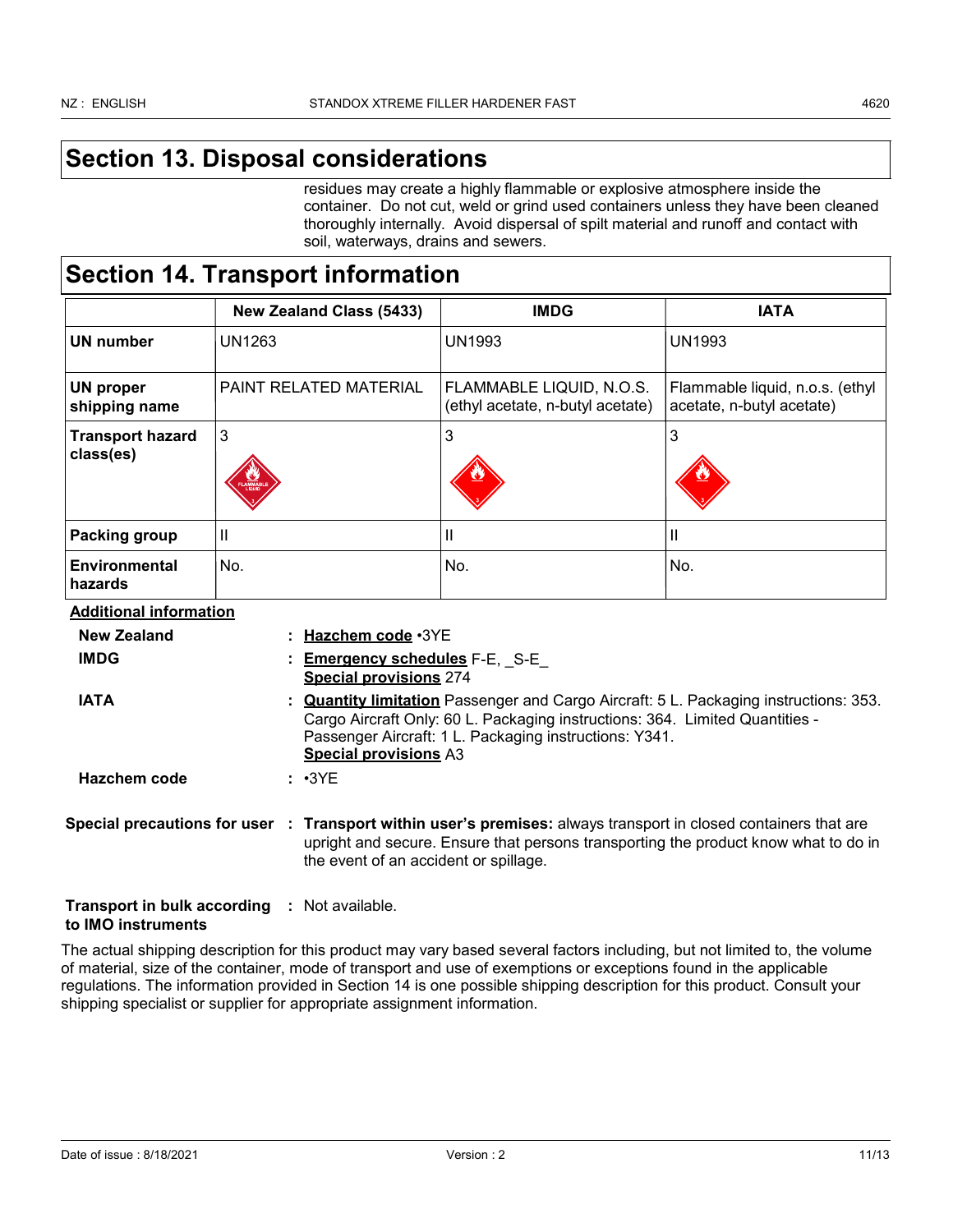## **Section 15. Regulatory information**

| <b>HSNO Approval Number</b> | : HSR002662                                                                                                                                                                                                                                                                                 |  |  |
|-----------------------------|---------------------------------------------------------------------------------------------------------------------------------------------------------------------------------------------------------------------------------------------------------------------------------------------|--|--|
| <b>HSNO Group Standard</b>  | : Surface Coatings and Colourants (Flammable)                                                                                                                                                                                                                                               |  |  |
| <b>HSNO Classification</b>  | : 3.1 - FLAMMABLE LIQUIDS - Category B<br>6.1 - ACUTE TOXICITY (oral) - Category E<br>6.4 - EYE IRRITATION - Category A (Irritant)<br>6.5 - SENSITIZATION - Category A (Respiratory)<br>6.5 - SENSITIZATION - Category B (Skin)<br>6.9 - SPECIFIC TARGET ORGAN TOXICITY (SINGLE OR REPEATED |  |  |
|                             | EXPOSURE) - Category B                                                                                                                                                                                                                                                                      |  |  |

## **Section 16. Other information**

| <b>History</b>       |                                                                                                                                                                                                                                                                                                                                                                                                                                                                                                                                                                                                                                                                                                                        |
|----------------------|------------------------------------------------------------------------------------------------------------------------------------------------------------------------------------------------------------------------------------------------------------------------------------------------------------------------------------------------------------------------------------------------------------------------------------------------------------------------------------------------------------------------------------------------------------------------------------------------------------------------------------------------------------------------------------------------------------------------|
| Date of issue        | : 8/18/2021                                                                                                                                                                                                                                                                                                                                                                                                                                                                                                                                                                                                                                                                                                            |
| <b>Version</b>       | $\therefore$ 2                                                                                                                                                                                                                                                                                                                                                                                                                                                                                                                                                                                                                                                                                                         |
| <b>Prepared by</b>   | Product stewardship and regulatory compliance.                                                                                                                                                                                                                                                                                                                                                                                                                                                                                                                                                                                                                                                                         |
| Key to abbreviations | : ACGIH = Association Advancing Occupational and Environmental Health<br>ATE = Acute Toxicity Estimate<br>BCF = Bioconcentration Factor<br>GHS = Globally Harmonized System of Classification and Labelling of Chemicals<br>HSWA = Health and Safety at Work Act 2015<br>IATA = International Air Transport Association<br>IBC = Intermediate Bulk Container<br><b>IMDG = International Maritime Dangerous Goods</b><br>LogPow = logarithm of the octanol/water partition coefficient<br>MARPOL = International Convention for the Prevention of Pollution From Ships,<br>1973 as modified by the Protocol of 1978. ("Marpol" = marine pollution)<br>TLV = Threshold Limit Value<br>WES = Workplace Exposure Standards |

**Indicates information that has changed from previously issued version.**

### **Notice to reader**

**This product is intended for industrial use only.**

**Safety Data Sheet (SDS) content is believed to be accurate as of its issue date, but is subject to change as new information is received by Axalta Coatings Systems, LLC or any of its subsidiaries or affiliates (Axalta). This SDS may incorporate information that has been provided to Axalta by its suppliers. Users should ensure that they are referring to the most current version of the SDS. Users are responsible for following the precautions identified in this SDS. It is the users' responsibility to comply with all laws and regulations applicable to the safe handling, use, and disposal of the product.**

**Users of Axalta products should read all relevant product information prior to use, and make their own determination as to the suitability of the products for their intended use. Except as otherwise required by applicable law, AXALTA MAKES NO WARRANTIES, EXPRESSED OR IMPLIED, INCLUDING BUT NOT LIMITED TO, ANY IMPLIED WARRANTY OF MERCHANTABILITY OR FITNESS FOR A PARTICULAR PURPOSE. The information on this SDS relates only to the specific product identified in Section 1, Identification, and does not relate to its possible use in combination with any other material or in any specific process. If this product is to be used in combination with other products, Axalta encourages you to read and understand the SDS for all products prior to use.**